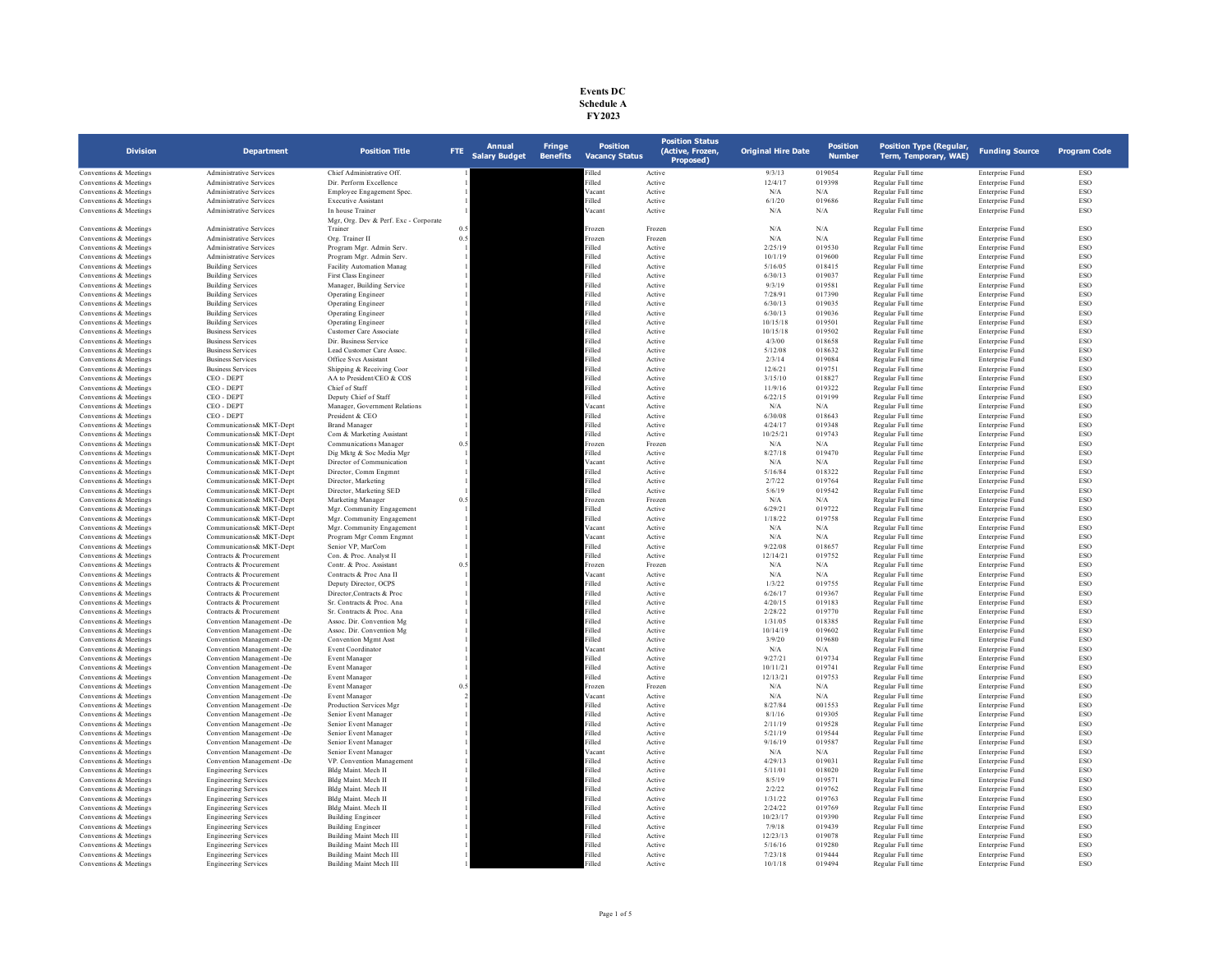| <b>Events DC</b> |
|------------------|
| Schedule A       |
| FY 2023          |

| <b>Division</b>                                  | <b>Department</b>                                      | <b>Position Title</b>                          | FTE | Annual<br><b>Salary Budget</b> | <b>Fringe</b><br><b>Benefits</b> | <b>Position</b><br><b>Vacancy Status</b> | <b>Position Status</b><br>(Active, Frozen,<br>Proposed) | <b>Original Hire Date</b> | <b>Position</b><br><b>Number</b> | <b>Position Type (Regular,</b><br>Term, Temporary, WAE) | <b>Funding Source</b>              | <b>Program Code</b> |
|--------------------------------------------------|--------------------------------------------------------|------------------------------------------------|-----|--------------------------------|----------------------------------|------------------------------------------|---------------------------------------------------------|---------------------------|----------------------------------|---------------------------------------------------------|------------------------------------|---------------------|
| Conventions & Meetings                           | <b>Engineering Services</b>                            | Building Maint Mech III                        |     |                                |                                  | illed                                    | Active                                                  | 1/6/20                    | 019655                           | Regular Full time                                       | Enterprise Fund                    | <b>ESO</b>          |
| Conventions & Meetings                           | <b>Engineering Services</b>                            | Building Maint Mech III                        |     |                                |                                  | Filled                                   | Active                                                  | 1/20/22                   | 019761                           | Regular Full time                                       | Enterprise Fund                    | ESO                 |
| Conventions & Meetings                           | <b>Engineering Services</b>                            | Building Maintenance Mech                      |     |                                |                                  | Filled                                   | Active                                                  | 3/5/07                    | 018554                           | Regular Full time                                       | Enterprise Fund                    | <b>ESO</b>          |
| Conventions & Meetings                           | <b>Engineering Services</b>                            | Facilities Supervisor                          |     |                                |                                  | Filled                                   | Active                                                  | 1/14/19                   | 019525                           | Regular Full time                                       | Enterprise Fund                    | ESO                 |
| Conventions & Meetings                           | <b>Engineering Services</b>                            | HVAC Mechanic                                  |     |                                |                                  | Filled                                   | Active                                                  | 4/30/07                   | 018575                           | Regular Full time                                       | Enterprise Fund                    | ESO                 |
| Conventions & Meetings                           | <b>Engineering Services</b>                            | <b>HVAC</b> Mechanic                           |     |                                |                                  | Filled                                   | Active                                                  | 6/4/07                    | 018587                           | Regular Full time                                       | Enterprise Fund                    | ESO                 |
| Conventions & Meetings                           | <b>Facility Operations-Dept</b>                        | Administrative Assistant                       |     |                                |                                  | Filled                                   | Active                                                  | 6/4/07                    | 018810                           | Regular Full time                                       | Enterprise Fund                    | ESO                 |
| Conventions & Meetings                           | Facility Operations-Dept                               | Asst Director for Develop                      |     |                                |                                  | Filled                                   | Active                                                  | 6/18/82                   | 018324                           | Regular Full time                                       | Enterprise Fund                    | ESO                 |
| Conventions & Meetings                           | Facility Operations-Dept                               | Director, Facility Operat                      |     |                                |                                  | Filled                                   | Active                                                  | 7/23/18                   | 019448                           | Regular Full time                                       | Enterprise Fund                    | ESO                 |
| Conventions & Meetings                           | Facility Operations-Dept                               | VP, Facility Ops & Servic                      |     |                                |                                  | Filled                                   | Active                                                  | 11/7/16                   | 019323                           | Regular Full time                                       | Enterprise Fund                    | <b>ESO</b>          |
| Conventions & Meetings                           | Financial Management Dept                              | AA to CFO                                      |     |                                |                                  | Filled                                   | Active                                                  | 4/4/92                    | 017759                           | Regular Full time                                       | Enterprise Fund                    | ESO                 |
| Conventions & Meetings                           | Financial Management Dept                              | Accountant                                     |     |                                |                                  | Filled<br>Filled                         | Active                                                  | 9/5/17                    | 019380                           | Regular Full time                                       | Enterprise Fund                    | <b>ESO</b>          |
| Conventions & Meetings                           | Financial Management Dept                              | Accountant                                     |     |                                |                                  | Filled                                   | Active                                                  | 9/5/17                    | 019381                           | Regular Full time                                       | Enterprise Fund                    | ESO                 |
| Conventions & Meetings<br>Conventions & Meetings | Financial Management Dept<br>Financial Management Dept | Accounting Officer<br>Accounting Technician    |     |                                |                                  | Filled                                   | Active<br>Active                                        | 9/3/14<br>9/8/15          | 019134<br>019216                 | Regular Full time<br>Regular Full time                  | Enterprise Fund<br>Enterprise Fund | ESO<br>ESO          |
|                                                  |                                                        |                                                |     |                                |                                  | Filled                                   |                                                         | 5/10/21                   | 019715                           | Regular Full time                                       |                                    | ESO                 |
| Conventions & Meetings<br>Conventions & Meetings | Financial Management Dept<br>Financial Management Dept | Accounting Technician<br>Accounting Technician | 0.5 |                                |                                  | Frozen                                   | Active<br>Frozen                                        | N/A                       | N/A                              | Regular Full time                                       | Enterprise Fund<br>Enterprise Fund | ESO                 |
| Conventions & Meetings                           | Financial Management Dept                              | Accounts Payable Spec.                         |     |                                |                                  | Filled                                   | Active                                                  | 11/13/06                  | 018531                           | Regular Full time                                       | Enterprise Fund                    | ESO                 |
| Conventions & Meetings                           | Financial Management Dept                              | Accounts Payable Tech                          |     |                                |                                  | Filled                                   | Active                                                  | 11/2/21                   | 019745                           | Regular Full time                                       | Enterprise Fund                    | <b>ESO</b>          |
| Conventions & Meetings                           | Financial Management Dept                              | Accounts Payable Tech                          |     |                                |                                  | Filled                                   | Active                                                  | 2/28/22                   | 019771                           | Regular Full time                                       | Enterprise Fund                    | ESO                 |
| Conventions & Meetings                           | Financial Management Dept                              | <b>Budget Officer</b>                          |     |                                |                                  | Filled                                   | Active                                                  | 9/9/13                    | 019056                           | Regular Full time                                       | Enterprise Fund                    | ESO                 |
| Conventions & Meetings                           | Financial Management Dept                              | Cash and Investments Mana                      |     |                                |                                  | Filled                                   | Active                                                  | 2/5/90                    | 018374                           | Regular Full time                                       | Enterprise Fund                    | ESO                 |
| Conventions & Meetings                           | Financial Management Dept                              | Chief Financial Officer                        |     |                                |                                  | Filled                                   | Active                                                  | 7/11/05                   | 018428                           | Regular Full time                                       | Enterprise Fund                    | ESO                 |
| Conventions & Meetings                           | Financial Management Dept                              | Controller                                     |     |                                |                                  | Filled                                   | Active                                                  | 11/22/21                  | 019749                           | Regular Full time                                       | Enterprise Fund                    | <b>ESO</b>          |
| Conventions & Meetings                           | Financial Management Dept                              | Payroll Specialist                             |     |                                |                                  | Filled                                   | Active                                                  | 3/26/07                   | 018562                           | Regular Full time                                       | Enterprise Fund                    | ESO                 |
| Conventions & Meetings                           | Financial Management Dept                              | Senior Accountant                              |     |                                |                                  | Filled                                   | Active                                                  | 2/9/15                    | 019164                           | Regular Full time                                       | Enterprise Fund                    | ESO                 |
| Conventions & Meetings                           | Financial Management Dept                              | Senior Accountant Revenue                      |     |                                |                                  | Filled                                   | Active                                                  | 6/30/83                   | 001611                           | Regular Full time                                       | Enterprise Fund                    | <b>ESO</b>          |
| Conventions & Meetings                           | Human Resources Dept                                   | Ben. & Empl. Wellness Rep                      |     |                                |                                  | Filled                                   | Active                                                  | 6/19/17                   | 019346                           | Regular Full time                                       | Enterprise Fund                    | ESO                 |
| Conventions & Meetings                           | Human Resources Dept                                   | Human Capital Generalist                       |     |                                |                                  | Filled                                   | Active                                                  | 10/28/13                  | 019069                           | Regular Full time                                       | Enterprise Fund                    | ESO                 |
| Conventions & Meetings                           | Human Resources Dept                                   | Human Resources Assistant                      |     |                                |                                  | Filled                                   | Active                                                  | 3/24/17                   | 019341                           | Regular Full time                                       | Enterprise Fund                    | ESO                 |
| Conventions & Meetings                           | Human Resources Dept                                   | SR MGR, EMPL Relations                         |     |                                |                                  | Filled                                   | Active                                                  | 10/28/13                  | 019070                           | Regular Full time                                       | Enterprise Fund                    | <b>ESO</b>          |
| Conventions & Meetings                           | Human Resources Dept                                   | Sr. Dir., Human Capital                        |     |                                |                                  | Filled                                   | Active                                                  | 9/23/19                   | 019589                           | Regular Full time                                       | Enterprise Fund                    | ESO                 |
| Conventions & Meetings                           | Human Resources Dept                                   | Sr. Mgr. Benefits & Emp.                       |     |                                |                                  | Filled                                   | Active                                                  | 10/30/13                  | 019067                           | Regular Full time                                       | Enterprise Fund                    | ESO                 |
| Conventions & Meetings                           | Human Resources Dept                                   | <b>Talent Acquisition Specia</b>               |     |                                |                                  | Vacant                                   | Active                                                  | N/A                       | N/A                              | Regular Full time                                       | Enterprise Fund                    | <b>ESO</b>          |
| Conventions & Meetings                           | Legal Services Dept                                    | Associate Gen Counsel                          |     |                                |                                  | Filled                                   | Active                                                  | 7/15/19                   | 019569                           | Regular Full time                                       | Enterprise Fund                    | ESO                 |
| Conventions & Meetings                           | Legal Services Dept                                    | Associate Gen Counsel                          | 0.5 |                                |                                  | Frozen                                   | Frozen                                                  | N/A                       | N/A                              | Regular Full time                                       | Enterprise Fund                    | <b>ESO</b>          |
| Conventions & Meetings                           | Legal Services Dept                                    | DGC                                            |     |                                |                                  | Filled                                   | Active                                                  | 9/24/04                   | 018363                           | Regular Full time                                       | Enterprise Fund                    | ESO                 |
| Conventions & Meetings                           | Legal Services Dept                                    | Executive Assistant/Legal                      |     |                                |                                  | Filled                                   | Active                                                  | 2/25/08                   | 018621                           | Regular Full time                                       | Enterprise Fund                    | ESO                 |
| Conventions & Meetings                           | Legal Services Dept                                    | General Counsel                                |     |                                |                                  | Filled                                   | Active                                                  | 10/1/09                   | 018695                           | Regular Full time                                       | Enterprise Fund                    | ESO                 |
| Conventions & Meetings                           | Legal Services Dept                                    | Paralegal                                      |     |                                |                                  | Filled                                   | Active                                                  | 11/20/17                  | 019394                           | Regular Full time                                       | Enterprise Fund                    | ESO                 |
| Conventions & Meetings                           | Legal Services Dept                                    | Staff Attorney                                 |     |                                |                                  | Filled                                   | Active                                                  | 4/8/19                    | 019540                           | Regular Full time                                       | Enterprise Fund                    | ESO                 |
| Conventions & Meetings                           | Legal Services Dept                                    | <b>Staff Attorney</b>                          |     |                                |                                  | Filled                                   | Active                                                  | 1/27/20                   | 019661                           | Regular Full time                                       | Enterprise Fund                    | ESO                 |
| Conventions & Meetings                           | Maintenance Services                                   | Bldg Maint, Mech II                            |     |                                |                                  | Filled                                   | Active                                                  | 12/3/97                   | 018378                           | Regular Full time                                       | Enterprise Fund                    | ESO                 |
| Conventions & Meetings                           | Maintenance Services                                   | Bldg Maint. Mech II                            | 0.5 |                                |                                  | Frozen                                   | Frozen                                                  | N/A                       | N/A                              | Regular Full time                                       | Enterprise Fund                    | ESO                 |
| Conventions & Meetings                           | Maintenance Services                                   | Bldg Maint. Mech II - Bldg Maint.<br>Mech II   | 0.5 |                                |                                  | Frozen                                   | Frozen                                                  | N/A                       | N/A                              | Regular Full time                                       | Enterprise Fund                    | ESO                 |
|                                                  |                                                        | Building Engineer - Facilities Program         |     |                                |                                  |                                          |                                                         |                           |                                  |                                                         |                                    |                     |
| Conventions & Meetings                           | Maintenance Services                                   | Manager                                        | 0.5 |                                |                                  | Frozen                                   | Frozen                                                  | N/A                       | N/A                              | Regular Full time                                       | Enterprise Fund                    | ESO                 |
| Conventions & Meetings                           | Maintenance Services                                   | Building Maintenance Mechanic III              |     |                                |                                  | Vacant                                   | Active                                                  | N/A                       | N/A                              | Regular Full time                                       | Enterprise Fund                    | ESO                 |
| Conventions & Meetings                           | Maintenance Services                                   | Carpenter                                      |     |                                |                                  | Filled                                   | Active                                                  | 5/22/94                   | 001291                           | Regular Full time                                       | Enterprise Fund                    | ESO                 |
| Conventions & Meetings                           | Maintenance Services                                   | Facilities Supervisor                          |     |                                |                                  | Filled                                   | Active                                                  | 1/7/13                    | 019007                           | Regular Full time                                       | Enterprise Fund                    | ESO                 |
| Conventions & Meetings                           | Maintenance Services                                   | Maintenance Electrician                        | 0.5 |                                |                                  | Frozen                                   | Frozen                                                  | N/A                       | N/A                              | Regular Full time                                       | Enterprise Fund                    | ESO                 |
| Conventions & Meetings                           | Maintenance Services                                   | Manager, Maintenance Serv                      |     |                                |                                  | Filled                                   | Active                                                  | 2/20/90                   | 001358                           | Regular Full time                                       | Enterprise Fund                    | ESO                 |
| Conventions & Meetings                           | Maintenance Services                                   | Painter                                        |     |                                |                                  | Filled                                   | Active                                                  | 4/30/07                   | 018576                           | Regular Full time                                       | Enterprise Fund                    | ESO                 |
| Conventions & Meetings                           | Maintenance Services                                   | Painter                                        |     |                                |                                  | Filled                                   | Active                                                  | 12/15/14                  | 019155                           | Regular Full time                                       | Enterprise Fund                    | ESO                 |
| Conventions & Meetings                           | Maintenance Services                                   | Preventive Maintenance Me                      |     |                                |                                  | Filled                                   | Active                                                  | 10/2/05                   | 018197                           | Regular Full time                                       | Enterprise Fund                    | <b>ESO</b>          |
| Conventions & Meetings                           | Meeting Services-Dept                                  | Admin Asst II                                  |     |                                |                                  | Vacant                                   | Active                                                  | N/A                       | N/A                              | Regular Full time                                       | Enterprise Fund                    | ESO                 |
| Conventions & Meetings                           | Meeting Services-Dept                                  | Asst Mgr, Meeting Service                      |     |                                |                                  | Filled                                   | Active                                                  | 8/3/15                    | 019207                           | Regular Full time                                       | Enterprise Fund                    | ESO                 |
| Conventions & Meetings                           | Meeting Services-Dept                                  | Asst Mgr, Meeting Service                      |     |                                |                                  | Filled                                   | Active                                                  | 10/22/18                  | 019505                           | Regular Full time                                       | Enterprise Fund                    | ESO                 |
| Conventions & Meetings                           | Meeting Services-Dept                                  | Asst Mgr, Meeting Service                      |     |                                |                                  | Vacant                                   | Active                                                  | N/A                       | N/A                              | Regular Full time                                       | Enterprise Fund                    | ESO                 |
| Conventions & Meetings                           | Meeting Services-Dept                                  | Director, Meeting Service                      |     |                                |                                  | Filled                                   | Active                                                  | 5/1/11                    | 018906                           | Regular Full time                                       | Enterprise Fund                    | ESO                 |
| Conventions & Meetings                           | Meeting Services-Dept                                  | Equipment & Storeroom Sup                      |     |                                |                                  | illed                                    | Active                                                  | 1/19/16                   | 019239                           | Regular Full time                                       | Enterprise Fund                    | ESO                 |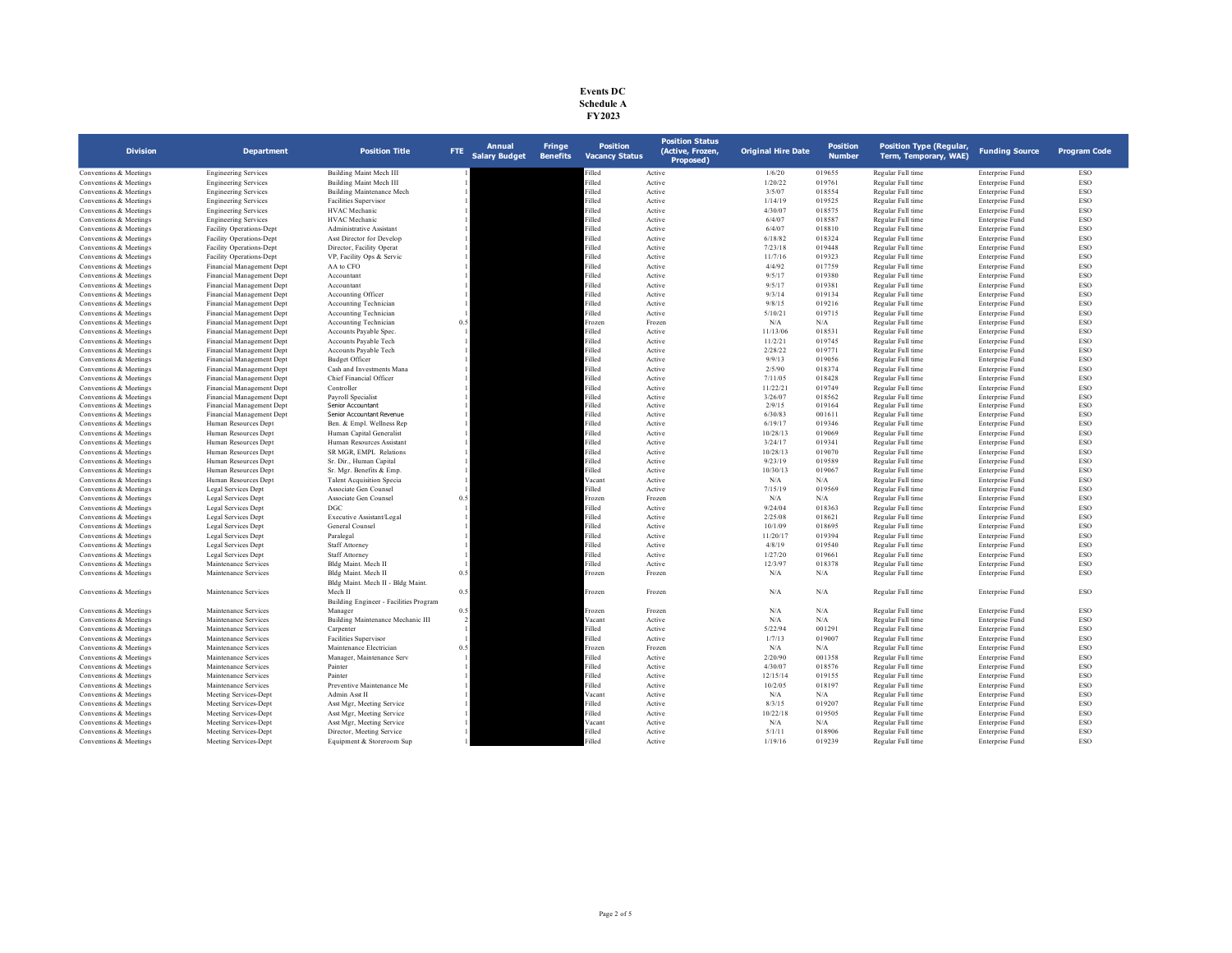| <b>Events DC</b> |
|------------------|
| Schedule A       |
| <b>FY2023</b>    |

| <b>Division</b>                                  | <b>Department</b>                                    | <b>Position Title</b>                                | <b>Annual</b><br>FTE.<br><b>Salary Budget</b> | <b>Fringe</b><br><b>Benefits</b> | <b>Position</b><br><b>Vacancy Status</b> | <b>Position Status</b><br>(Active, Frozen,<br>Proposed) | <b>Original Hire Date</b> | Position<br><b>Number</b> | <b>Position Type (Regular,</b><br>Term, Temporary, WAE) | <b>Funding Source</b>              | <b>Program Code</b>      |
|--------------------------------------------------|------------------------------------------------------|------------------------------------------------------|-----------------------------------------------|----------------------------------|------------------------------------------|---------------------------------------------------------|---------------------------|---------------------------|---------------------------------------------------------|------------------------------------|--------------------------|
| Conventions & Meetings                           | Meeting Services-Dept                                | Manager, Meeting Services                            |                                               |                                  | illed                                    | Active                                                  | 7/28/91                   | 018390                    | Regular Full time                                       | Enterprise Fund                    | <b>ESO</b>               |
| Conventions & Meetings                           | Meeting Services-Dept                                | Meeting Services Assc FT                             |                                               |                                  | Filled                                   | Active                                                  | 3/4/90                    | 001404                    | Regular Full time                                       | Enterprise Fund                    | <b>ESO</b>               |
| Conventions & Meetings                           | Meeting Services-Dept                                | Meeting Services Assc FT                             |                                               |                                  | Filled                                   | Active                                                  | 3/4/85                    | 001578                    | Regular Full time                                       | Enterprise Fund                    | ESO                      |
| Conventions & Meetings                           | Meeting Services-Dept                                | Meeting Services Assc FT                             |                                               |                                  | Filled                                   | Active                                                  | 8/6/01                    | 018129                    | Regular Full time                                       | Enterprise Fund                    | <b>ESO</b>               |
| Conventions & Meetings                           | Meeting Services-Dept                                | Meeting Services Assc FT                             |                                               |                                  | Filled                                   | Active                                                  | 9/6/88                    | 018149                    | Regular Full time                                       | Enterprise Fund                    | <b>ESO</b>               |
| Conventions & Meetings                           | Meeting Services-Dept                                | Meeting Services Assc FT                             |                                               |                                  | Filled                                   | Active                                                  | 7/1/02                    | 018160                    | Regular Full time                                       | Enterprise Fund                    | ESO                      |
| Conventions & Meetings<br>Conventions & Meetings | Meeting Services-Dept                                | Meeting Services Assc FT<br>Meeting Services Assc FT |                                               |                                  | Filled<br>Filled                         | Active<br>Active                                        | 7/6/04<br>7/28/91         | 018359<br>018387          | Regular Full time<br>Regular Full time                  | Enterprise Fund<br>Enterprise Fund | ESO<br>ESO               |
| Conventions & Meetings                           | Meeting Services-Dept<br>Meeting Services-Dept       | Meeting Services Assc FT                             |                                               |                                  | Filled                                   | Active                                                  | 1/29/95                   | 018499                    | Regular Full time                                       | Enterprise Fund                    | ESO                      |
| Conventions & Meetings                           | Meeting Services-Dept                                | Meeting Services Assc FT                             |                                               |                                  | Filled                                   | Active                                                  | 3/4/90                    | 018500                    | Regular Full time                                       | Enterprise Fund                    | <b>ESO</b>               |
| Conventions & Meetings                           | Meeting Services-Dept                                | Meeting Services Assc FT                             |                                               |                                  | Filled                                   | Active                                                  | 7/5/00                    | 018561                    | Regular Full time                                       | Enterprise Fund                    | ESO                      |
| Conventions & Meetings                           | Meeting Services-Dept                                | Meeting Services Assc FT                             |                                               |                                  | Filled                                   | Active                                                  | 7/6/09                    | 018839                    | Regular Full time                                       | Enterprise Fund                    | ESO                      |
| Conventions & Meetings                           | Meeting Services-Dept                                | Meeting Services Assc FT                             |                                               |                                  | Filled                                   | Active                                                  | 6/5/08                    | 018867                    | Regular Full time                                       | Enterprise Fund                    | ESO                      |
| Conventions & Meetings                           | Meeting Services-Dept                                | Meeting Services Assc FT                             |                                               |                                  | Filled                                   | Active                                                  | 3/2/11                    | 018879                    | Regular Full time                                       | Enterprise Fund                    | ESO                      |
| Conventions & Meetings                           | Meeting Services-Dept                                | Meeting Services Assc FT                             |                                               |                                  | Filled                                   | Active                                                  | 3/2/11                    | 018884                    | Regular Full time                                       | Enterprise Fund                    | <b>ESO</b>               |
| Conventions & Meetings                           | Meeting Services-Dept                                | Meeting Services Assc FT                             |                                               |                                  | Filled                                   | Active                                                  | 2/28/11                   | 018890                    | Regular Full time                                       | Enterprise Fund                    | <b>ESO</b>               |
| Conventions & Meetings                           | Meeting Services-Dept                                | Meeting Services Assc FT                             |                                               |                                  | Filled                                   | Active                                                  | 2/28/11                   | 018891                    | Regular Full time                                       | Enterprise Fund                    | ESO                      |
| Conventions & Meetings                           | Meeting Services-Dept                                | Meeting Services Assc FT                             |                                               |                                  | Filled                                   | Active                                                  | 5/3/14                    | 019104                    | Regular Full time                                       | Enterprise Fund                    | <b>ESO</b>               |
| Conventions & Meetings                           | Meeting Services-Dept                                | Meeting Services Assc FT                             |                                               |                                  | Filled<br>Filled                         | Active                                                  | 10/31/14                  | 019151                    | Regular Full time                                       | Enterprise Fund                    | ESO<br>ESO               |
| Conventions & Meetings<br>Conventions & Meetings | Meeting Services-Dept<br>Meeting Services-Dept       | Meeting Services Assc FT<br>Meeting Services Assc FT |                                               |                                  | Filled                                   | Active<br>Active                                        | 3/1/15<br>4/13/15         | 019167<br>019182          | Regular Full time<br>Regular Full time                  | Enterprise Fund<br>Enterprise Fund | <b>ESO</b>               |
| Conventions & Meetings                           | Meeting Services-Dept                                | Meeting Services Assc FT                             |                                               |                                  | Filled                                   | Active                                                  | 6/19/17                   | 019362                    | Regular Full time                                       | Enterprise Fund                    | ESO                      |
| Conventions & Meetings                           | Meeting Services-Dept                                | Meeting Services Assc FT                             |                                               |                                  | Filled                                   | Active                                                  | 4/1/18                    | 019410                    | Regular Full time                                       | Enterprise Fund                    | ESO                      |
| Conventions & Meetings                           | Meeting Services-Dept                                | Meeting Services Assc FT                             |                                               |                                  | Vacant                                   | Active                                                  | $\rm N/A$                 | N/A                       | Regular Full time                                       | Enterprise Fund                    | ESO                      |
| Conventions & Meetings                           | Meeting Services-Dept                                | Meeting Services Supervis                            |                                               |                                  | Filled                                   | Active                                                  | 4/15/02                   | 018128                    | Regular Full time                                       | Enterprise Fund                    | ESO                      |
| Conventions & Meetings                           | Meeting Services-Dept                                | Meeting Services Supervis                            |                                               |                                  | Filled                                   | Active                                                  | 3/2/11                    | 018883                    | Regular Full time                                       | Enterprise Fund                    | <b>ESO</b>               |
| Conventions & Meetings                           | Meeting Services-Dept                                | Meeting Services Supervis                            |                                               |                                  | Filled                                   | Active                                                  | 1/6/14                    | 019081                    | Regular Full time                                       | Enterprise Fund                    | ESO                      |
| Conventions & Meetings                           | Meeting Services-Dept                                | Meeting Services Supervis                            |                                               |                                  | Filled                                   | Active                                                  | 2/1/16                    | 019242                    | Regular Full time                                       | Enterprise Fund                    | ESO                      |
| Conventions & Meetings                           | Meeting Services-Dept                                | Meeting Services Supervis                            |                                               |                                  | Filled                                   | Active                                                  | 10/15/19                  | 019603                    | Regular Full time                                       | Enterprise Fund                    | ESO                      |
| Conventions & Meetings                           | Meeting Services-Dept                                | Meeting Services Supervis                            |                                               |                                  | Vacant                                   | Active                                                  | N/A                       | N/A                       | Regular Full time                                       | Enterprise Fund                    | <b>ESO</b>               |
| Conventions & Meetings                           | Meeting Services-Dept                                | Storekeeper                                          |                                               |                                  | Filled                                   | Active                                                  | 6/19/97                   | 017422                    | Regular Full time                                       | Enterprise Fund                    | <b>ESO</b>               |
| Conventions & Meetings                           | Sales-Dept                                           | Director of National Acc.                            |                                               |                                  | Filled                                   | Active                                                  | 6/23/07                   | 018544                    | Regular Full time                                       | Enterprise Fund                    | ESO                      |
| Conventions & Meetings<br>Conventions & Meetings | Sales-Dept<br>Sales-Dept                             | Sales Assistant<br>Sales Contract Administra         |                                               |                                  | Vacant<br>Vacant                         | Active<br>Active                                        | $\rm N/A$<br>$\rm N/A$    | $\rm N/A$<br>$\rm N/A$    | Regular Full time<br>Regular Full time                  | Enterprise Fund<br>Enterprise Fund | ESO<br>ESO               |
| Conventions & Meetings                           | Sales-Dept                                           | Sales Manager                                        |                                               |                                  | Filled                                   | Active                                                  | 6/28/10                   | 018845                    | Regular Full time                                       | <b>Enterprise Fund</b>             | <b>ESO</b>               |
| Conventions & Meetings                           | Sales-Dept                                           | Senior Sales Manager                                 |                                               |                                  | Vacant                                   | Active                                                  | N/A                       | N/A                       | Regular Full time                                       | Enterprise Fund                    | <b>ESO</b>               |
| Conventions & Meetings                           | Sales-Dept                                           | Vice President, Sales                                |                                               |                                  | Filled                                   | Active                                                  | 7/31/18                   | 019454                    | Regular Full time                                       | Enterprise Fund                    | ESO                      |
| Conventions & Meetings                           | <b>Security Services</b>                             | Admin Asst II                                        | 0.5                                           |                                  | Frozen                                   | Frozen                                                  | $\rm N/A$                 | $\rm N/A$                 | Regular Full time                                       | Enterprise Fund                    | ESO                      |
| Conventions & Meetings                           | <b>Security Services</b>                             | Administrative Assistant                             |                                               |                                  | Vacan                                    | Active                                                  | $\rm N/A$                 | N/A                       | Regular Full time                                       | Enterprise Fund                    | ESO                      |
| Conventions & Meetings                           | <b>Security Services</b>                             | Asst Mgr, Security Svcs                              |                                               |                                  | Filled                                   | Active                                                  | 12/5/16                   | 019325                    | Regular Full time                                       | Enterprise Fund                    | <b>ESO</b>               |
| Conventions & Meetings                           | <b>Security Services</b>                             | Director, Security Ops.                              |                                               |                                  | Filled                                   | Active                                                  | 6/4/18                    | 019433                    | Regular Full time                                       | Enterprise Fund                    | <b>ESO</b>               |
| Conventions & Meetings                           | <b>Security Services</b>                             | Patrol Services Superviso                            |                                               |                                  | Filled                                   | Active                                                  | 5/20/02                   | 018142                    | Regular Full time                                       | Enterprise Fund                    | ESO                      |
| Conventions & Meetings                           | Security Services                                    | Patrol Services Superviso                            |                                               |                                  | Filled                                   | Active                                                  | 4/25/05                   | 018405                    | Regular Full time                                       | Enterprise Fund                    | <b>ESO</b>               |
| Conventions & Meetings                           | <b>Security Services</b>                             | Patrol Services Superviso                            |                                               |                                  | Filled                                   | Active                                                  | 10/17/05                  | 018614                    | Regular Full time                                       | Enterprise Fund                    | ESO                      |
| Conventions & Meetings                           | <b>Security Services</b>                             | Patrol Services Superviso                            |                                               |                                  | Filled                                   | Active                                                  | 10/21/13                  | 019059                    | Regular Full time                                       | Enterprise Fund                    | <b>ESO</b>               |
| Conventions & Meetings                           | <b>Security Services</b>                             | Patrol Services Superviso                            |                                               |                                  | Filled                                   | Active                                                  | 1/13/20                   | 019656                    | Regular Full time                                       | Enterprise Fund                    | <b>ESO</b>               |
| Conventions & Meetings<br>Conventions & Meetings | <b>Security Services</b><br>Security Services        | Security Officer<br>Security Officer                 |                                               |                                  | Filled<br>Filled                         | Active<br>Active                                        | 5/13/02<br>9/18/02        | 018139<br>018174          | Regular Full time<br>Regular Full time                  | Enterprise Fund<br>Enterprise Fund | ESO<br><b>ESO</b>        |
| Conventions & Meetings                           | <b>Security Services</b>                             | Security Officer                                     |                                               |                                  | Filled                                   | Active                                                  | 9/28/05                   | 018445                    | Regular Full time                                       | Enterprise Fund                    | ESO                      |
| Conventions & Meetings                           | <b>Security Services</b>                             | Security Officer                                     |                                               |                                  | Filled                                   | Active                                                  | 8/28/06                   | 018513                    | Regular Full time                                       | Enterprise Fund                    | <b>ESO</b>               |
| Conventions & Meetings                           | <b>Security Services</b>                             | Security Officer                                     |                                               |                                  | Filled                                   | Active                                                  | 10/23/13                  | 019066                    | Regular Full time                                       | Enterprise Fund                    | ESO                      |
| Conventions & Meetings                           | <b>Security Services</b>                             | Security Officer                                     |                                               |                                  | Filled                                   | Active                                                  | 4/20/14                   | 019097                    | Regular Full time                                       | Enterprise Fund                    | ESO                      |
| Conventions & Meetings                           | Security Services                                    | Security Officer                                     |                                               |                                  | Filled                                   | Active                                                  | 4/20/14                   | 019102                    | Regular Full time                                       | Enterprise Fund                    | <b>ESO</b>               |
| Conventions & Meetings                           | <b>Security Services</b>                             | Security Officer                                     |                                               |                                  | Filled                                   | Active                                                  | 3/16/15                   | 019171                    | Regular Full time                                       | Enterprise Fund                    | ESO                      |
| Conventions & Meetings                           | <b>Security Services</b>                             | Security Officer                                     |                                               |                                  | Filled                                   | Active                                                  | 1/11/16                   | 019237                    | Regular Full time                                       | Enterprise Fund                    | <b>ESO</b>               |
| Conventions & Meetings                           | <b>Security Services</b>                             | Security Officer                                     |                                               |                                  | Filled                                   | Active                                                  | 4/4/16                    | 019264                    | Regular Full time                                       | Enterprise Fund                    | <b>ESO</b>               |
| Conventions & Meetings                           | <b>Security Services</b>                             | Security Officer                                     |                                               |                                  | Filled                                   | Active                                                  | 9/19/16                   | 019315                    | Regular Full time                                       | Enterprise Fund                    | <b>ESO</b>               |
| Conventions & Meetings                           | Security Services                                    | Security Officer                                     |                                               |                                  | Filled                                   | Active                                                  | 7/30/17                   | 019372                    | Regular Full time                                       | Enterprise Fund                    | <b>ESO</b>               |
| Conventions & Meetings                           | <b>Security Services</b>                             | Security Officer                                     |                                               |                                  | Filled                                   | Active                                                  | 9/24/17                   | 019383                    | Regular Full time                                       | Enterprise Fund                    | ESO                      |
| Conventions & Meetings                           | <b>Security Services</b>                             | Security Officer<br>Security Officer                 |                                               |                                  | Filled<br>Filled                         | Active                                                  | 2/12/18                   | 019403<br>019676          | Regular Full time                                       | Enterprise Fund                    | <b>ESO</b><br><b>ESO</b> |
| Conventions & Meetings<br>Conventions & Meetings | <b>Security Services</b><br><b>Security Services</b> | Security Officer                                     |                                               |                                  | Vacant                                   | Active<br>Active                                        | 3/9/20<br>N/A             | N/A                       | Regular Full time<br>Regular Full time                  | Enterprise Fund<br>Enterprise Fund | ESO                      |
| Conventions & Meetings                           | <b>Security Services</b>                             | Security Services Lead                               |                                               |                                  | Filled                                   | Active                                                  | 3/5/12                    | 018974                    | Regular Full time                                       | Enterprise Fund                    | <b>ESO</b>               |
| Conventions & Meetings                           | <b>Security Services</b>                             | VP, Public Safety                                    |                                               |                                  | Filled                                   | Active                                                  | 3/26/07                   | 018629                    | Regular Full time                                       | Enterprise Fund                    | ESO                      |
| Conventions & Meetings                           | SrVP & GM Dept                                       | Chief Operating Officer                              |                                               |                                  | Filled                                   | Active                                                  | 1/2/07                    | 018538                    | Regular Full time                                       | Enterprise Fund                    | <b>ESO</b>               |
| Conventions & Meetings                           | SrVP & GM Dept                                       | Dir. Qlty Assurance & Hos                            |                                               |                                  | Filled                                   | Active                                                  | 5/16/16                   | 019279                    | Regular Full time                                       | Enterprise Fund                    | <b>ESO</b>               |
| Conventions & Meetings                           | SrVP & GM Dept                                       | <b>Executive Assistant</b>                           |                                               |                                  | Filled                                   | Active                                                  | 1/29/07                   | 018545                    | Regular Full time                                       | Enterprise Fund                    | <b>ESO</b>               |
| Conventions & Meetings                           | SrVP & GM Dept                                       | Sr. Advisor to the COO                               |                                               |                                  | Filled                                   | Active                                                  | 12/15/86                  | 001062                    | Regular Full time                                       | Enterprise Fund                    | ESO                      |
| Conventions & Meetings                           | Strategic Initiatives                                | Project Coordinator                                  |                                               |                                  | Filled                                   | Active                                                  | 10/2/19                   | 019593                    | Regular Full time                                       | Enterprise Fund                    | ESO                      |
| Conventions & Meetings                           | <b>Strategic Initiatives</b>                         | Project Mgr, Strategic In                            |                                               |                                  | Filled                                   | Active                                                  | 12/4/17                   | 019400                    | Regular Full time                                       | Enterprise Fund                    | <b>ESO</b>               |
| Conventions & Meetings                           | Strategic Initiatives                                | Sr. Dir. Strategic In                                |                                               |                                  | Filled                                   | Active                                                  | 11/27/17                  | 019395                    | Regular Full time                                       | Enterprise Fund                    | <b>ESO</b>               |
| Conventions & Meetings                           | Strategic Initiatives                                | Sr. Proj Mgr Admin & Coor                            |                                               |                                  | Vacant                                   | Active                                                  | N/A                       | N/A                       | Regular Full time                                       | Enterprise Fund                    | ESO                      |
| Conventions & Meetings                           | <b>Strategic Initiatives</b>                         | VP, Dev. & Strategic Int.                            |                                               |                                  | Filled                                   | Active                                                  | 6/27/16                   | 019299                    | Regular Full time                                       | Enterprise Fund                    | ESO                      |
| Conventions & Meetings                           | <b>Support Services</b>                              | <b>Access Control Specialist</b>                     |                                               |                                  | Filled<br>illed                          | Active                                                  | 12/9/02                   | 018214                    | Regular Full time                                       | Enterprise Fund                    | ESO                      |
| Conventions & Meetings                           | <b>Support Services</b>                              | Asst. Mgr. Support Svcs                              |                                               |                                  |                                          | Active                                                  | 4/7/03                    | 018259                    | Regular Full time                                       | Enterprise Fund                    | ESO                      |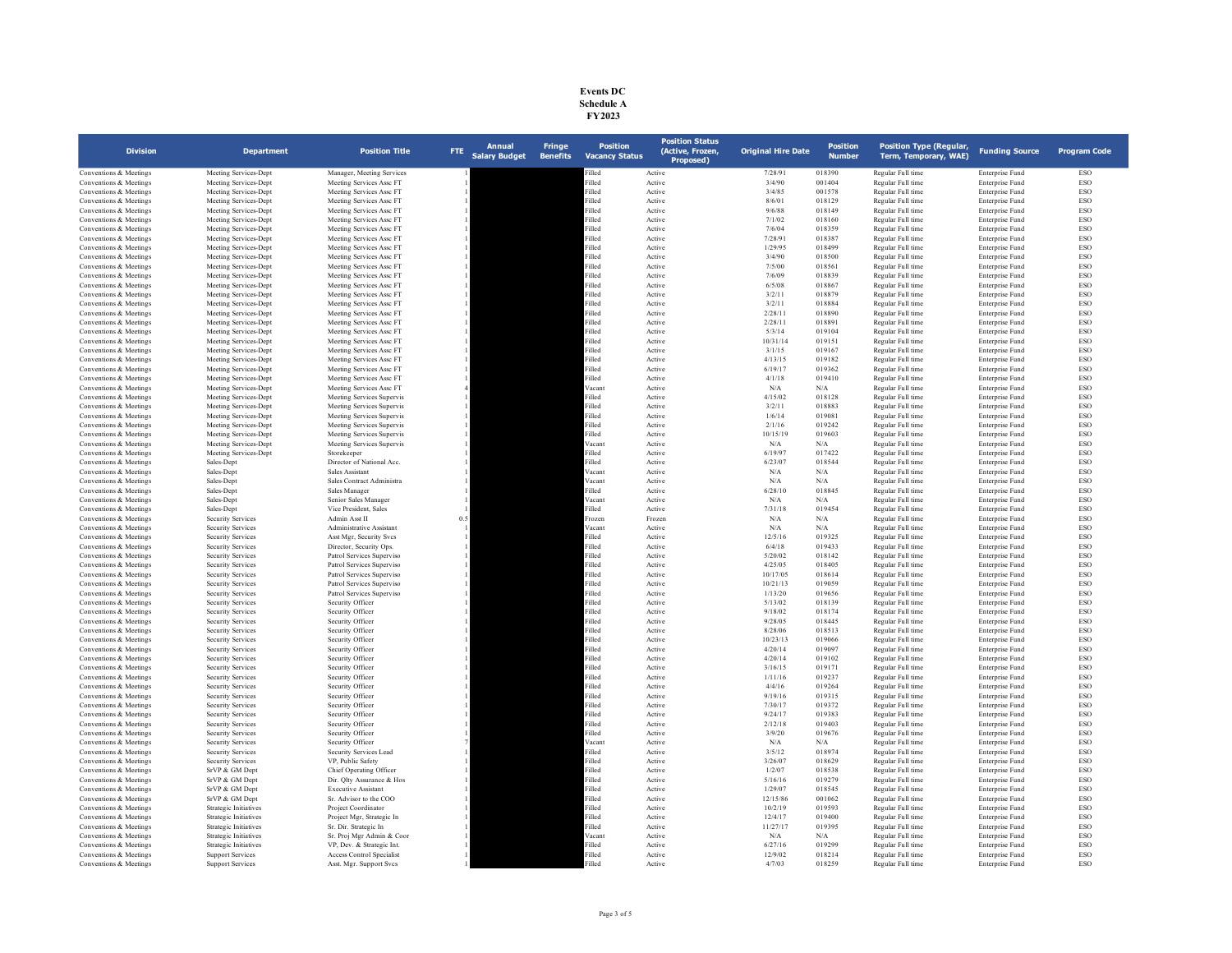## **Events DC Schedule A FY2023**

| <b>Division</b>                   | <b>Department</b>                | <b>Position Title</b>                                                  | FTE | <b>Annual</b><br><b>Salary Budget</b> | <b>Fringe</b><br><b>Benefits</b> | <b>Position</b><br><b>Vacancy Status</b> | <b>Position Status</b><br>(Active, Frozen,<br>Proposed) | <b>Original Hire Date</b> | <b>Position</b><br><b>Number</b> | <b>Position Type (Regular,</b><br>Term, Temporary, WAE) | <b>Funding Source</b>  | <b>Program Code</b> |
|-----------------------------------|----------------------------------|------------------------------------------------------------------------|-----|---------------------------------------|----------------------------------|------------------------------------------|---------------------------------------------------------|---------------------------|----------------------------------|---------------------------------------------------------|------------------------|---------------------|
| Conventions & Meetings            | <b>Support Services</b>          | Command Center Specialist                                              |     |                                       |                                  | illed                                    | Active                                                  | 3/9/93                    | 017309                           | Regular Full time                                       | Enterprise Fund        | ESO                 |
| Conventions & Meetings            | <b>Support Services</b>          | Command Center Specialist                                              |     |                                       |                                  | Filled                                   | Active                                                  | 3/27/90                   | 017584                           | Regular Full time                                       | Enterprise Fund        | ESO                 |
| Conventions & Meetings            | <b>Support Services</b>          | Command Center Specialist                                              |     |                                       |                                  | Filled                                   | Active                                                  | 1/15/01                   | 017948                           | Regular Full time                                       | Enterprise Fund        | ESO                 |
| Conventions & Meetings            | <b>Support Services</b>          | Command Center Specialist                                              |     |                                       |                                  | Filled                                   | Active                                                  | 3/17/03                   | 018256                           | Regular Full time                                       | Enterprise Fund        | ESO                 |
| Conventions & Meetings            | <b>Support Services</b>          | Command Center Specialist                                              |     |                                       |                                  | illed                                    | Active                                                  | 1/5/01                    | 018379                           | Regular Full time                                       | Enterprise Fund        | ESO                 |
| Conventions & Meetings            | <b>Support Services</b>          | Command Center Specialist                                              |     |                                       |                                  | Filled                                   | Active                                                  | 8/11/08                   | 018647                           | Regular Full time                                       | Enterprise Fund        | ESO                 |
| Conventions & Meetings            | <b>Support Services</b>          | Command Center Specialist                                              |     |                                       |                                  | Filled                                   | Active                                                  | 9/18/06                   | 018686                           | Regular Full time                                       | Enterprise Fund        | ESO                 |
| Conventions & Meetings            | <b>Support Services</b>          | Command Center Specialist                                              |     |                                       |                                  | Vacant                                   | Active                                                  | N/A                       | N/A                              | Regular Full time                                       | Enterprise Fund        | ESO                 |
| Conventions & Meetings            | <b>Support Services</b>          | Lead Building Ambassador                                               |     |                                       |                                  | Filled                                   | Active                                                  | 10/1/09                   | 018689                           | Regular Full time                                       | Enterprise Fund        | ESO                 |
| Conventions & Meetings            | <b>Support Services</b>          | Mgr. Planning & Admin Svc                                              |     |                                       |                                  | illed                                    | Active                                                  | 4/12/04                   | 018346                           | Regular Full time                                       | Enterprise Fund        | ESO                 |
| Conventions & Meetings            | <b>Support Services</b>          | Supervisor, Support Svcs                                               |     |                                       |                                  | Filled                                   | Active                                                  | 7/22/13                   | 019049                           | Regular Full time                                       | Enterprise Fund        | ESO                 |
| Conventions & Meetings            | <b>Support Services</b>          | <b>Support Services Supervisor</b>                                     | 0.5 |                                       |                                  | Frozen                                   | Frozen                                                  | $\rm N/A$                 | N/A                              | Regular Full time                                       | Enterprise Fund        | ESO                 |
|                                   |                                  | Admin Asst II-IT Business Operations                                   |     |                                       |                                  |                                          |                                                         |                           |                                  |                                                         |                        |                     |
| Conventions & Meetings            | Technology Management-Dep        | Coordinator                                                            | 0.5 |                                       |                                  | Frozen                                   | Frozen                                                  | N/A                       | N/A                              | Regular Full time                                       | Enterprise Fund        | <b>ESO</b>          |
| Conventions & Meetings            | Technology Management-Dep        | AV Network Operations Eng                                              |     |                                       |                                  | Vacant                                   | Active                                                  | N/A                       | N/A                              | Regular Full time                                       | Enterprise Fund        | ESO                 |
| Conventions & Meetings            | Technology Management-Dep        | Dir. Enterprise Services                                               |     |                                       |                                  | illed                                    | Active                                                  | 3/6/00                    | 017819                           | Regular Full time                                       | Enterprise Fund        | ESO                 |
| Conventions & Meetings            | Technology Management-Dep        | Dir. Svc Desk Infrastruct                                              |     |                                       |                                  | Filled                                   | Active                                                  | 8/7/17                    | 019376                           | Regular Full time                                       | Enterprise Fund        | ESO                 |
| Conventions & Meetings            | Technology Management-Dep        | Info Systems Spec. II                                                  |     |                                       |                                  | Filled                                   | Active                                                  | 4/14/14                   | 019096                           | Regular Full time                                       | Enterprise Fund        | ESO                 |
| Conventions & Meetings            | Technology Management-Dep        | Info Systems Spec. II                                                  |     |                                       |                                  | Filled                                   | Active                                                  | 8/23/21                   | 019729                           | Regular Full time                                       | Enterprise Fund        | <b>ESO</b>          |
| Conventions & Meetings            | Technology Management-Dep        | Info Systems Spec. II                                                  |     |                                       |                                  | Filled                                   | Active                                                  | 10/25/21                  | 019744                           | Regular Full time                                       | Enterprise Fund        | ESO                 |
| Conventions & Meetings            | Technology Management-Dep        | Interim, Chief Tech Offer                                              |     |                                       |                                  | illed                                    | Active                                                  | 10/14/19                  | 019604                           | Regular Full time                                       | <b>Enterprise Fund</b> | ESO                 |
| Conventions & Meetings            | Technology Management-Dep        | Interim, Systems Admin.                                                |     |                                       |                                  | Filled                                   | Active                                                  | 7/10/18                   | 019440                           | Regular Full time                                       | Enterprise Fund        | ESO                 |
|                                   |                                  | IT Business Analyst - Technology                                       |     |                                       |                                  |                                          |                                                         |                           |                                  |                                                         |                        |                     |
| Conventions & Meetings            | Technology Management-Dep        | <b>Business Systems Analyst</b>                                        | 0.5 |                                       |                                  | Frozen                                   | Frozen                                                  | $\rm N/A$                 | N/A                              | Regular Full time                                       | <b>Enterprise Fund</b> | ESO                 |
|                                   |                                  | IT Help Desk Supervisor-System                                         |     |                                       |                                  |                                          |                                                         |                           |                                  |                                                         |                        |                     |
| Conventions & Meetings            | Technology Management-Dep        | Security Adminstrator                                                  | 0.5 |                                       |                                  | Frozen                                   | Frozen                                                  | N/A                       | N/A                              | Regular Full time                                       | Enterprise Fund        | ESO                 |
| Conventions & Meetings            | Technology Management-Dep        | Supervisor, Info. Systems                                              |     |                                       |                                  | Vacant                                   | Active                                                  | N/A                       | N/A                              | Regular Full time                                       | Enterprise Fund        | ESO                 |
|                                   |                                  |                                                                        |     |                                       |                                  |                                          |                                                         |                           |                                  |                                                         |                        |                     |
| Conventions & Meetings            | <b>Transportation Services</b>   | Asst Mgr, Transportation                                               |     |                                       |                                  | Filled<br>Filled                         | Active                                                  | 9/15/05                   | 018440                           | Regular Full time                                       | Enterprise Fund        | ESO<br><b>ESO</b>   |
| Conventions & Meetings            | <b>Transportation Services</b>   | Dock Master                                                            |     |                                       |                                  |                                          | Active                                                  | 9/6/05                    | 018437                           | Regular Full time                                       | Enterprise Fund        | ESO                 |
| Conventions & Meetings            | <b>Transportation Services</b>   | Manager, Transportation S                                              |     |                                       |                                  | Vacant                                   | Active                                                  | N/A                       | N/A                              | Regular Full time                                       | Enterprise Fund        |                     |
| Conventions & Meetings            | <b>Transportation Services</b>   | Trans. Street Ops. Superv                                              |     |                                       |                                  | Vacant                                   | Active                                                  | N/A                       | N/A                              | Regular Full time                                       | Enterprise Fund        | ESO                 |
| Conventions & Meetings            | <b>Transportation Services</b>   | <b>Transportation Assist FT</b>                                        |     |                                       |                                  | illed                                    | Active                                                  | 6/4/12                    | 018981                           | Regular Full time                                       | Enterprise Fund        | ESO                 |
| Conventions & Meetings            | <b>Transportation Services</b>   | <b>Transportation Assist FT</b>                                        |     |                                       |                                  | illed                                    | Active                                                  | 2/26/13                   | 019015                           | Regular Full time                                       | Enterprise Fund        | ESO                 |
| Conventions & Meetings            | <b>Transportation Services</b>   | <b>Transportation Assist FT</b>                                        |     |                                       |                                  | Filled                                   | Active                                                  | 3/23/14                   | 019089                           | Regular Full time                                       | Enterprise Fund        | ESO                 |
| Conventions & Meetings            | <b>Transportation Services</b>   | Transportation Ser. Sup.                                               |     |                                       |                                  | Filled                                   | Active                                                  | 8/19/19                   | 019577                           | Regular Full time                                       | Enterprise Fund        | ESO                 |
| Conventions & Meetings            | <b>Transportation Services</b>   | <b>Transportation Services L</b>                                       |     |                                       |                                  | Filled                                   | Active                                                  | 11/22/05                  | 018460                           | Regular Full time                                       | Enterprise Fund        | ESO                 |
| Conventions & Meetings            | <b>Transportation Services</b>   | Transportation Services L                                              |     |                                       |                                  | Filled                                   | Active                                                  | 2/13/18                   | 019402                           | Regular Full time                                       | Enterprise Fund        | ESO                 |
| Conventions & Meetings            | <b>Transportation Services</b>   | Transportation Services L                                              | 0.5 |                                       |                                  | Frozen                                   | Frozen                                                  | N/A                       | N/A                              | Regular Full time                                       | Enterprise Fund        | ESO                 |
| <b>Creative Services Division</b> | Con. Creation Creative Sv.       | Event Production Manager - Mgr.<br>Production Oper & Mgr Program Dev't | 0.5 |                                       |                                  | Frozen                                   | Frozen                                                  | N/A                       | N/A                              | Regular Full time                                       | Enterprise Fund        | ESO                 |
|                                   |                                  | Event Production Manager -Mgr                                          |     |                                       |                                  |                                          |                                                         |                           |                                  |                                                         |                        |                     |
| <b>Creative Services Division</b> | Con. Creation Creative Sv        | Production Oper & Mgr Program Dev't                                    | 0.5 |                                       |                                  | Frozen                                   | Frozen                                                  | N/A                       | $\rm N/A$                        | Regular Full time                                       | <b>Enterprise Fund</b> | ESO                 |
| <b>Creative Services Division</b> | Con. Creation Creative Sv        | Production Coordinator                                                 |     |                                       |                                  | Filled                                   | Active                                                  | 5/24/21                   | 019718                           | Regular Full time                                       | Enterprise Fund        | ESO                 |
| <b>Creative Services Division</b> | Con. Creation Creative Sv        | Project Coordinator                                                    |     |                                       |                                  | Filled                                   | Active                                                  | 4/19/21                   | 019702                           | Regular Full time                                       | Enterprise Fund        | ESO                 |
| <b>Creative Services Division</b> | Con. Creation Creative Sv        | Videographer                                                           |     |                                       |                                  | Filled                                   | Active                                                  | 4/19/21                   | 019703                           | Regular Full time                                       | Enterprise Fund        | ESO                 |
| <b>Creative Services Division</b> | Cont. Creation Prod. Svc.        | Director, Production                                                   |     |                                       |                                  | Filled                                   | Active                                                  | 8/24/20                   | 019696                           | Regular Full time                                       | Enterprise Fund        | ESO                 |
| <b>Creative Services Division</b> | Content Creation - Dept          | Chief Creative Officer                                                 |     |                                       |                                  | Filled                                   | Active                                                  | 1/6/20                    | 019653                           | Regular Full time                                       | Enterprise Fund        | ESO                 |
|                                   |                                  | Event Production Manager - Mgr.                                        |     |                                       |                                  |                                          |                                                         |                           |                                  |                                                         |                        |                     |
| <b>Creative Services Division</b> | Content Creation - Dept          | Production Oper & Mgr Program Dev't                                    |     |                                       |                                  | Vacant                                   | Active                                                  | N/A                       | N/A                              | Regular Full time                                       | Enterprise Fund        | ESO                 |
|                                   |                                  | Event Production Manager - Mgr                                         |     |                                       |                                  |                                          |                                                         |                           |                                  |                                                         |                        |                     |
| <b>Creative Services Division</b> | Content Creation - Dept          | Production Oper & Mgr Program Dev't                                    |     |                                       |                                  | Vacant                                   | Active                                                  | $\rm N/A$                 | $\rm N/A$                        | Regular Full time                                       | Enterprise Fund        | ESO                 |
| <b>Creative Services Division</b> | Content Creation - Dept          | Sr. Mgr. Pgrm Dev & Web                                                |     |                                       |                                  | Filled                                   | Active                                                  | 3/9/20                    | 019678                           | Regular Full time                                       | Enterprise Fund        | ESO                 |
| Sports & Entertainment Division   | <b>ESA</b> - Event Svcs          | Administrative Specialist                                              |     |                                       |                                  | Filled                                   | Active                                                  | 11/23/15                  | 019231                           | Regular Full time                                       | Enterprise Fund        | ESO                 |
| Sports & Entertainment Division   | ESA - Event Svcs                 | Event Coordinator                                                      |     |                                       |                                  | Filled                                   | Active                                                  | 8/6/18                    | 019466                           | Regular Full time                                       | Enterprise Fund        | ESO                 |
| Sports & Entertainment Division   | ESA - Event Svcs                 | Event Manager                                                          |     |                                       |                                  | illed                                    | Active                                                  | 7/1/19                    | 019565                           | Regular Full time                                       | Enterprise Fund        | ESO                 |
| Sports & Entertainment Division   | ESA - Event Svcs                 | Event Manager                                                          |     |                                       |                                  | Vacant                                   | Active                                                  | N/A                       | N/A                              | Regular Full time                                       | Enterprise Fund        | ESO                 |
| Sports & Entertainment Division   | ESA - Event Svcs                 | Manager, Event Operations                                              |     |                                       |                                  | Filled                                   | Active                                                  | 4/21/14                   | 019098                           | Regular Full time                                       | Enterprise Fund        | ESO                 |
| Sports & Entertainment Division   | ESA - Event Svcs                 | <b>Ticketing Manager</b>                                               |     |                                       |                                  | Filled                                   | Active                                                  | 5/18/20                   | 019694                           | Regular Full time                                       | Enterprise Fund        | ESO                 |
| Sports & Entertainment Division   | ESA - Event Svcs                 | VP. ST. Elizabeth Campus                                               |     |                                       |                                  | Filled                                   | Active                                                  | 10/8/07                   | 018819                           | Regular Full time                                       | Enterprise Fund        | ESO                 |
| Sports & Entertainment Division   | <b>ESA</b> - Facility Operations | Administrative Recept.                                                 |     |                                       |                                  | Filled                                   | Active                                                  | 10/16/17                  | 019387                           | Regular Full time                                       | Enterprise Fund        | ESO                 |
| Sports & Entertainment Division   | <b>ESA</b> - Facility Operations | Bldg Maint, Mech II                                                    |     |                                       |                                  | Filled                                   | Active                                                  | 9/4/18                    | 019479                           | Regular Full time                                       | Enterprise Fund        | ESO                 |
| Sports & Entertainment Division   | <b>ESA</b> - Facility Operations | Bldg Maint. Mech II                                                    | 0.5 |                                       |                                  | rozen                                    | Frozen                                                  | $\rm N/A$                 | N/A                              | Regular Full time                                       | Enterprise Fund        | ESO                 |
| Sports & Entertainment Division   | <b>ESA</b> - Facility Operations | Building Maint Mech III                                                |     |                                       |                                  | Filled                                   | Active                                                  | 8/10/21                   | 019726                           | Regular Full time                                       | Enterprise Fund        | ESO                 |
| Sports & Entertainment Division   | <b>ESA</b> - Facility Operations | <b>Facilities Manager</b>                                              |     |                                       |                                  | Filled                                   | Active                                                  | 7/8/19                    | 019567                           | Regular Full time                                       | Enterprise Fund        | ESO                 |
| Sports & Entertainment Division   | <b>ESA</b> - Facility Operations | Meeting Services Assc FT                                               |     |                                       |                                  | Filled                                   | Active                                                  | 7/23/18                   | 019445                           | Regular Full time                                       | Enterprise Fund        | ESO                 |
| Sports & Entertainment Division   | <b>ESA</b> - Facility Operations | Meeting Services Assc FT                                               |     |                                       |                                  | illed                                    | Active                                                  | 7/30/18                   | 019460                           | Regular Full time                                       | Enterprise Fund        | ESO                 |
| Sports & Entertainment Division   | <b>ESA</b> - Facility Operations | Meeting Services Supervis                                              |     |                                       |                                  | Filled                                   | Active                                                  | 6/19/18                   | 019435                           | Regular Full time                                       | Enterprise Fund        | ESO                 |
| Sports & Entertainment Division   | <b>ESA</b> - Facility Operations | Preventive Maintenance Me                                              | 0.5 |                                       |                                  | rozen                                    | Frozen                                                  | N/A                       | N/A                              | Regular Full time                                       | Enterprise Fund        | ESO                 |
| Sports & Entertainment Division   | ESA - Public Safety and S        | Command Center Specialist                                              |     |                                       |                                  | Filled                                   | Active                                                  | 9/4/18                    | 019481                           | Regular Full time                                       | Enterprise Fund        | ESO                 |
| Sports & Entertainment Division   |                                  | Command Center Specialist                                              |     |                                       |                                  | Filled                                   | Active                                                  | 5/3/21                    | 019704                           | Regular Full time                                       | Enterprise Fund        | ESO                 |
|                                   | ESA - Public Safety and S        |                                                                        |     |                                       |                                  | /acant                                   |                                                         |                           |                                  |                                                         |                        | ESO                 |
| Sports & Entertainment Division   | ESA - Public Safety and S        | Command Center Specialist                                              |     |                                       |                                  |                                          | Active                                                  | N/A                       | N/A                              | Regular Full time                                       | Enterprise Fund        |                     |